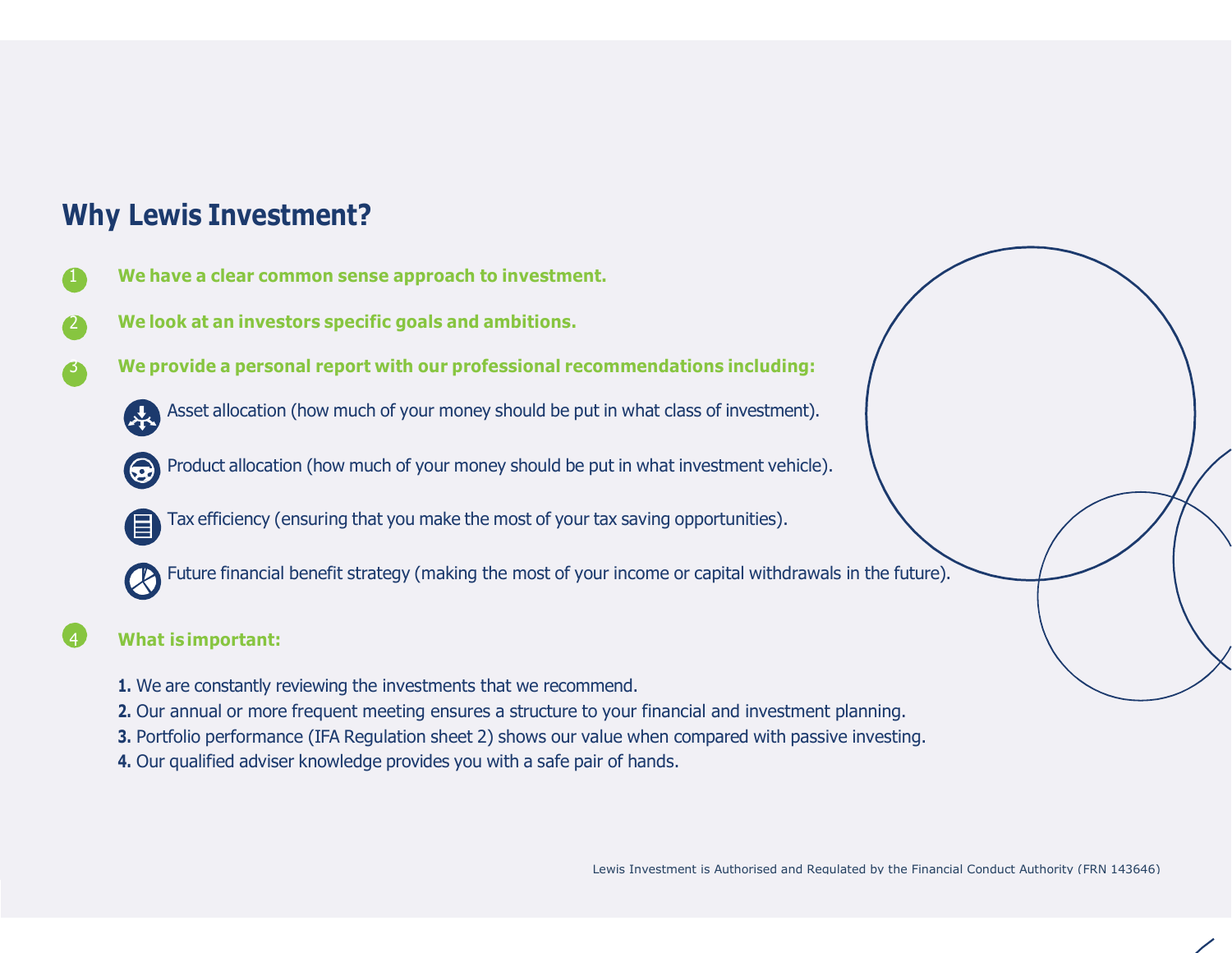### OUR INVESTMENT PERFORMANCE Typical Moderate Portfolio Recommended By Lewis' (over 5 years to 24<sup>th</sup> January 2018)



#### Lewis Performance Against the FTSE 100 tracker

|                                   | 0-12 months | $12-24$ months | 24-36 months | 36-48 months | 48-60 months |
|-----------------------------------|-------------|----------------|--------------|--------------|--------------|
| FTSE 100 Tracker                  | 10.20%      | 25.30%         | $-9.40%$     | 1.70%        | 13.60%       |
| Lewis Recommended<br><b>Funds</b> | 9.58%       | 25.82%         | $-4.16%$     | 16.54%       | 15.12%       |
| Variance                          | $-0.62%$    | $+0.52%$       | $+5.24%$     | $+14.84%$    | $+1.52%$     |

This graph contains a simplified simulation of actual past performance which is not a reliable indicator of future performance.

\* Source – FE Trustnet January 2018

\*\* Based on compound interest of 0.9%

Past performance is no guarantee of future performance. The value of your investments can go up or down so you may get back less than your initial investment.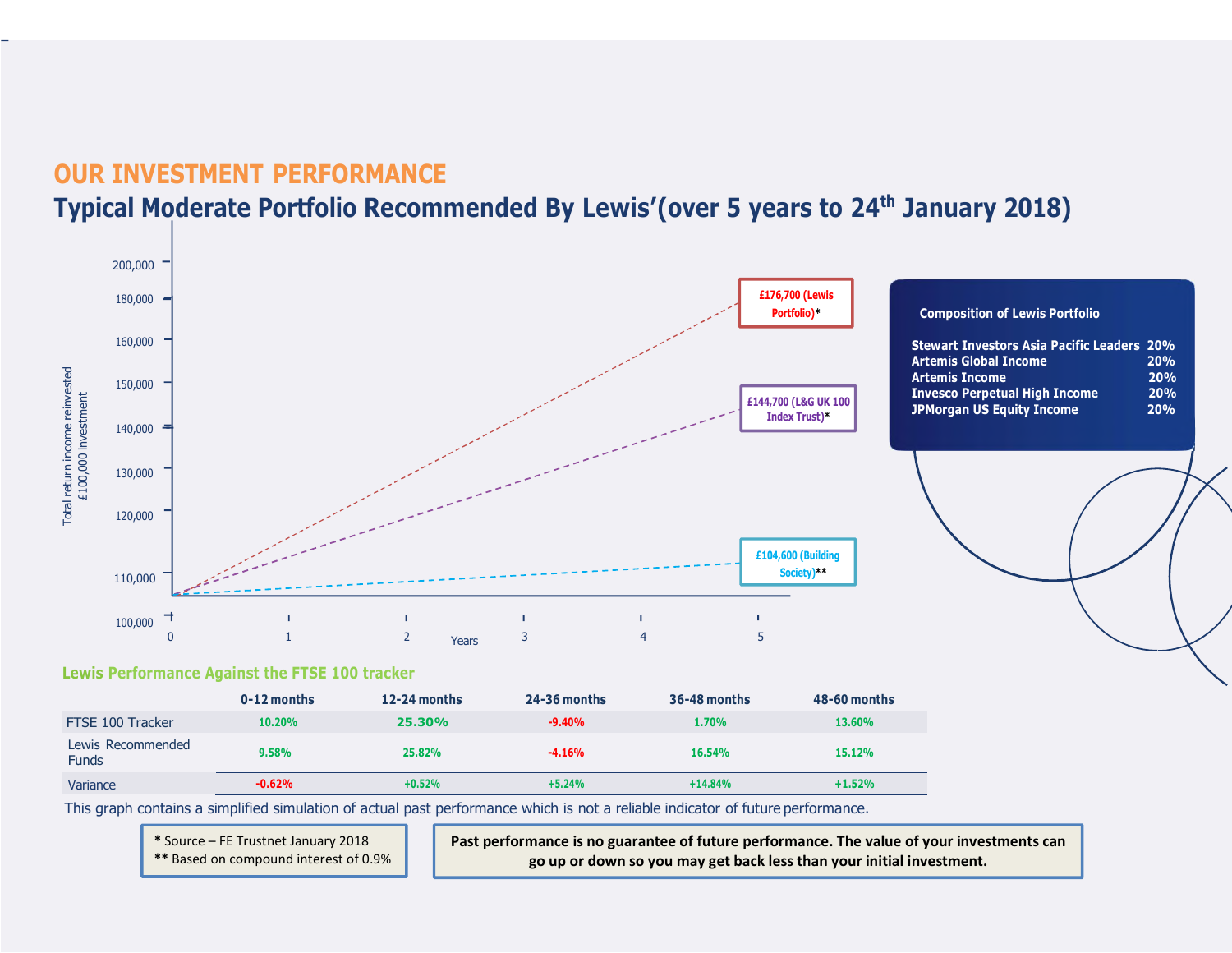# Lewis Investment Fees and Services Summary (Excluding Property Syndicates)

| <b>InvestmentCategory</b>                                           | <b>Initial Fee</b>                                                                                                     | <b>Initial Service</b>                                                                    | <b>Investment Category</b>                     | <b>Ongoing Fee</b>                                                                          | <b>Ongoing Service</b>                                                                               |
|---------------------------------------------------------------------|------------------------------------------------------------------------------------------------------------------------|-------------------------------------------------------------------------------------------|------------------------------------------------|---------------------------------------------------------------------------------------------|------------------------------------------------------------------------------------------------------|
| Up to £50,000                                                       | 2.5%<br>e.q. If you invest £40,000 our fee will be £1,000                                                              | • Full advice and research service<br>• Personal information collation and                | Up to £50,000<br>£50,000 to £2 million         | $1\%$ p.a.<br>e.g. If your portfolio is valued at £40,000 our<br>fee will be £400 per annum | • Lifecycle planning and advice<br>• Ongoing administration and                                      |
| £50,000 to £250,000                                                 | 2%<br>e.g. If you invest £100,000 our fee will be £2,000                                                               | analysis<br>• Lifecycle planning and advice                                               |                                                | 0.85%<br>e.g. If your portfolio was valued at £100,000 our<br>fee will be £850 per annum    | intermediation<br>• Online client portal facility                                                    |
| £250,001 to £650,000                                                | 1.5%<br>e.g. If you invest £300,000 our fee will be £4,500                                                             | • Full written report and<br>recommendations                                              |                                                |                                                                                             | • Annual valuation and adviser<br>consultation                                                       |
| £650,001 to £1.25 million                                           | $1\%$<br>e.g. If you invest £1m our fee will be £10,000                                                                | • Application documentation<br>• Processing investments                                   |                                                |                                                                                             | • Constant investment fund<br>monitoring                                                             |
| £1.25 to £2 million                                                 | 0.85%<br>e.g. If you invest £1.5m our fee will be £12,750                                                              | • Online client portal facility                                                           |                                                |                                                                                             |                                                                                                      |
| £2 to £4 million                                                    | 0.65%<br>e.g. If you invest £3m our fee will be £19,500                                                                |                                                                                           | £2 to £4 million                               | 0.65%<br>e.g. If your portfolio was valued at £3m our<br>fee will be £19,500 per annum      | . Plus 6-monthly valuation and<br>adviser consultation for<br>investment category over £2<br>million |
| In excess of £4 million                                             | 0.45%<br>e.g. If you invest £5m our fee will be £22,500                                                                |                                                                                           | In excess of £4 million                        | 0.45%<br>e.g. If your portfolio was valued at £6m our                                       |                                                                                                      |
| <b>Transactional costs</b>                                          | $1\%$<br>e.g. If a transfer is £10,000 our fee will be £100<br>0.5%<br>e.g. If a switch is £15,000 our fee will be £75 | • Unit Trust to ISA transfer<br>• Fund switches                                           | fee will be £27,000 per annum                  |                                                                                             |                                                                                                      |
|                                                                     |                                                                                                                        |                                                                                           | Self service access<br>(only available through | 0.35%<br>e.g. If your portfolio was valued at £20,000                                       | Access to the self service<br>'execution only' facility via the                                      |
| Self service access<br>(only available through<br>Cofunds Platform) | 0.0%                                                                                                                   | • Access to the self service 'execution<br>only' facility via the online client<br>portal | Cofunds Platform)                              | our fee will be £70 per annum                                                               | online client portal<br>• Lewis onlinenewsletters                                                    |
|                                                                     |                                                                                                                        |                                                                                           |                                                |                                                                                             | • Ongoing 'postbox'<br>administration                                                                |
|                                                                     |                                                                                                                        |                                                                                           |                                                |                                                                                             |                                                                                                      |

Lewis Investment is Authorised and Regulated by the Financial Conduct Authority (FRN 143646)